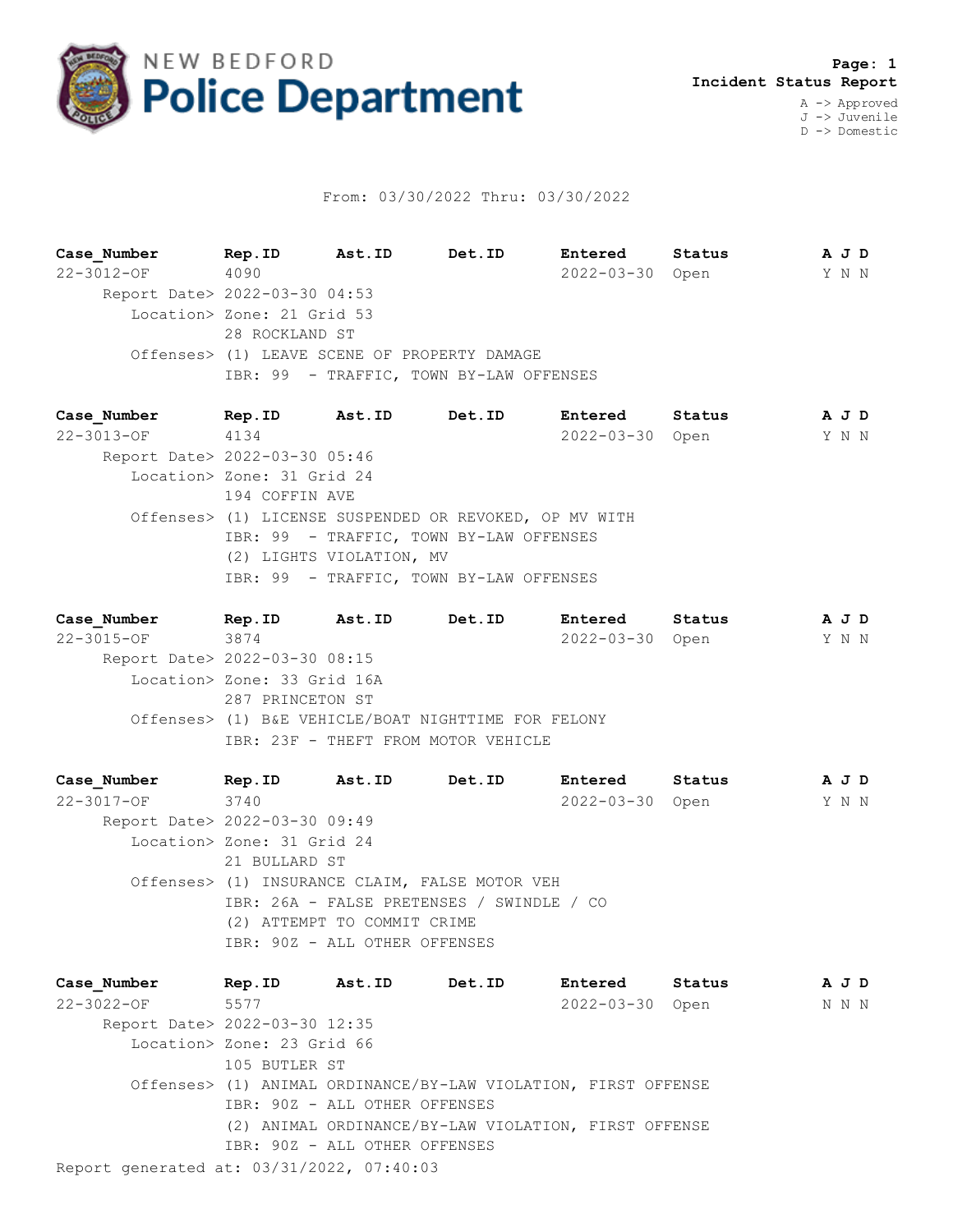

 **Page: 2 Incident Status Report**

A -> Approved J -> Juvenile D -> Domestic

 (3) ANIMAL ORDINANCE/BY-LAW VIOLATION, FIRST OFFENSE IBR: 90Z - ALL OTHER OFFENSES

**Case\_Number Rep.ID Ast.ID Det.ID Entered Status A J D** 22-3023-OF 5575 2022-03-30 Open N N N Report Date> 2022-03-30 13:03 Location> Zone: 23 Grid 69 1000 S RODNEY FRENCH BLVD Offenses> (1) ANIMAL ORDINANCE/BY-LAW VIOLATION, FIRST OFFENSE IBR: 90Z - ALL OTHER OFFENSES

**Case\_Number Rep.ID Ast.ID Det.ID Entered Status A J D** 22-3024-OF 3966 2022-03-30 Open Y N N Report Date> 2022-03-30 13:10 Location> Zone: 36 Grid 6 1307 ASHLEY BLVD Offenses> (1) FORGERY OF CHECK IBR: 250 - COUNTERFEITING / FORGERY (2) UTTER FALSE CHECK IBR: 250 - COUNTERFEITING / FORGERY (3) LARCENY BY CHECK OVER \$1200 c266 §37 & §30(1) IBR: 26A - FALSE PRETENSES / SWINDLE / CO

**Case\_Number Rep.ID Ast.ID Det.ID Entered Status A J D** 22-3026-OF 4013 2022-03-30 Open Y N N Report Date> 2022-03-30 13:27 Location> Zone: 14 Grid 37A 119 HILLMAN ST Offenses> (1) LARCENY FROM PERSON IBR: 23H - ALL OTHER LARCENY

**Case\_Number Rep.ID Ast.ID Det.ID Entered Status A J D** 22-3027-OF 3926 2022-03-30 Open Y N N Report Date> 2022-03-30 13:26 Location> Zone: 35 Grid 31A 24 BAYBERRY RD Offenses> (1) THREAT TO COMMIT CRIME IBR: 13C - INTIMIDATION

**Case\_Number Rep.ID Ast.ID Det.ID Entered Status A J D** 22-3029-OF 3926 2022-03-30 Open N N N Report Date> 2022-03-30 14:26 Location> Zone: 35 Grid 21 380 HATHAWAY RD Offenses> (1) ATTEMPTED LARCENY BY SINGLE SCHEME IBR: 23H - ALL OTHER LARCENY

| Case Number | Rep.ID | Ast.ID | Det.ID | <b>Entered</b>  | Status | AJD |  |  |
|-------------|--------|--------|--------|-----------------|--------|-----|--|--|
| 22-3036-OF  | 4053   |        |        | 2022-03-30 Open |        | YNN |  |  |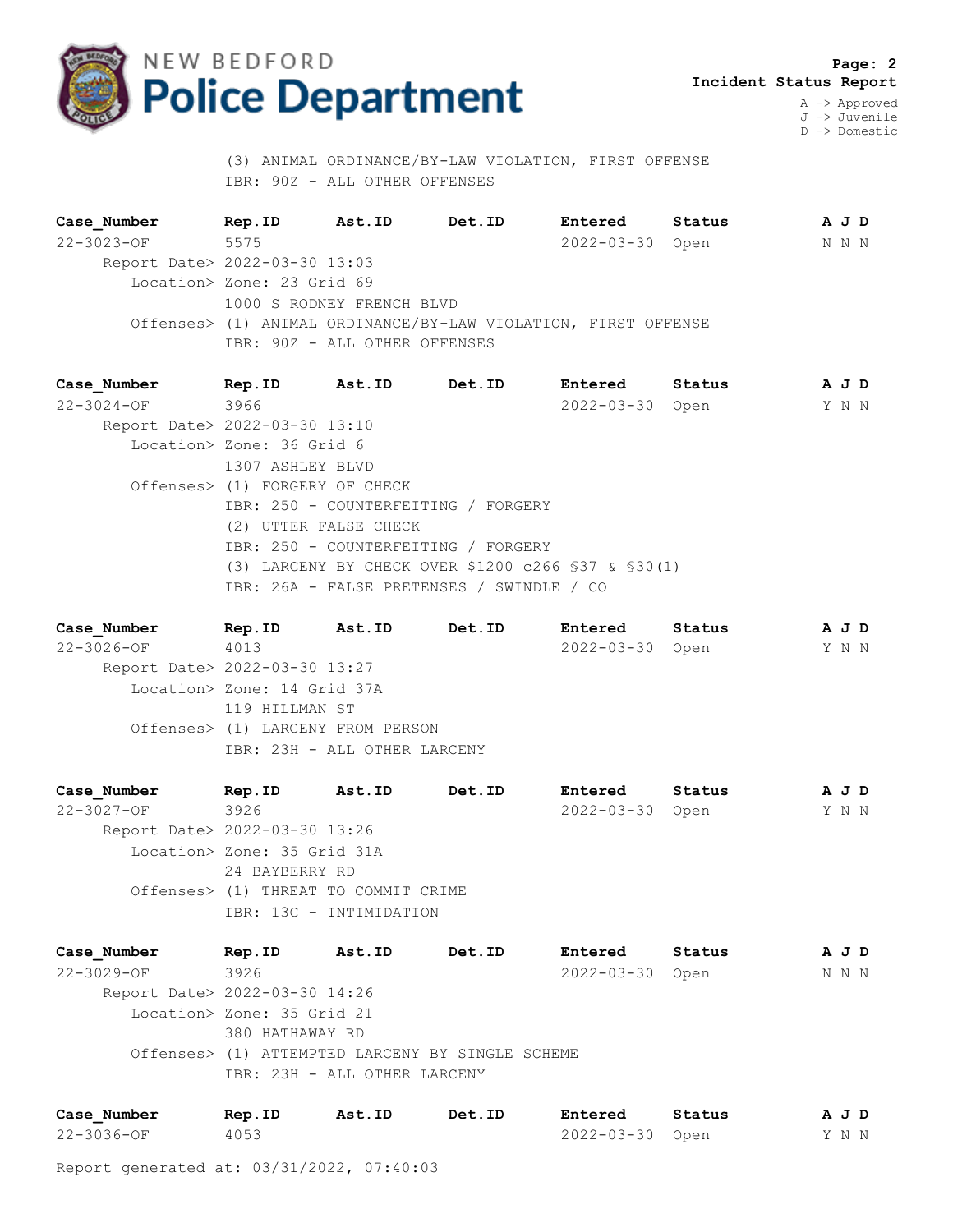

J -> Juvenile D -> Domestic

 Report Date> 2022-03-30 16:29 Location> Zone: 21 Grid 53 127 GRINNELL ST Offenses> (1) DESTRUCTION OF PROPERTY -\$1200, MALICIOUS c266 §127 IBR: 290 - DESTRUCTION / DAMAGE / VANDALI (2) DESTRUCTION OF PROPERTY -\$1200, MALICIOUS c266 §127 IBR: 290 - DESTRUCTION / DAMAGE / VANDALI

**Case\_Number Rep.ID Ast.ID Det.ID Entered Status A J D** 22-3037-OF 3966 2022-03-30 Open Y N N Report Date> 2022-03-30 16:51 Location> Zone: 36 Grid 3 209 THEODORE H RICE BLVD Offenses> (1) ATTEMPTED LARCENY BY SINGLE SCHEME IBR: 23H - ALL OTHER LARCENY

**Case\_Number Rep.ID Ast.ID Det.ID Entered Status A J D** 22-3040-OF 4051 2022-03-30 Open Y N N Report Date> 2022-03-30 18:18 Location> Zone: 13 Grid 27D 172 SHAWMUT AVE Offenses> (1) IDENTITY FRAUD IBR: 26C - IMPERSONATION

**Case\_Number Rep.ID Ast.ID Det.ID Entered Status A J D** 22-3044-OF 3894 2022-03-30 Open Y N N Report Date> 2022-03-30 19:57 Location> Zone: 11 Grid 39B 791 PURCHASE ST Offenses> (1) CREDIT CARD, LARCENY OF c266 §37B(b) IBR: 26A - FALSE PRETENSES / SWINDLE / CO

**Case\_Number Rep.ID Ast.ID Det.ID Entered Status A J D** 22-3047-OF 4033 2022-03-30 Open Y N N Report Date> 2022-03-30 20:02 Location> Zone: 32 Grid 22B 166 MT PLEASANT ST Offenses> (1) LARCENY UNDER \$1200 SINGLE SCHEME c266 §30(1) IBR: 23D - THEFT FROM BUILDING

**Case\_Number Rep.ID Ast.ID Det.ID Entered Status A J D** 22-3051-OF 4058 2022-03-30 Open N N N Report Date> 2022-03-30 21:01 Location> Zone: 11 Grid 40B 147 EIGHTH ST Offenses> (1) LANDLORD ATTMPT REGAIN PREMISES BY FORCE IBR: 90Z - ALL OTHER OFFENSES

| Case Number | Rep.ID | Ast.ID | Det.ID | Entered | Status | A J D |
|-------------|--------|--------|--------|---------|--------|-------|
|-------------|--------|--------|--------|---------|--------|-------|